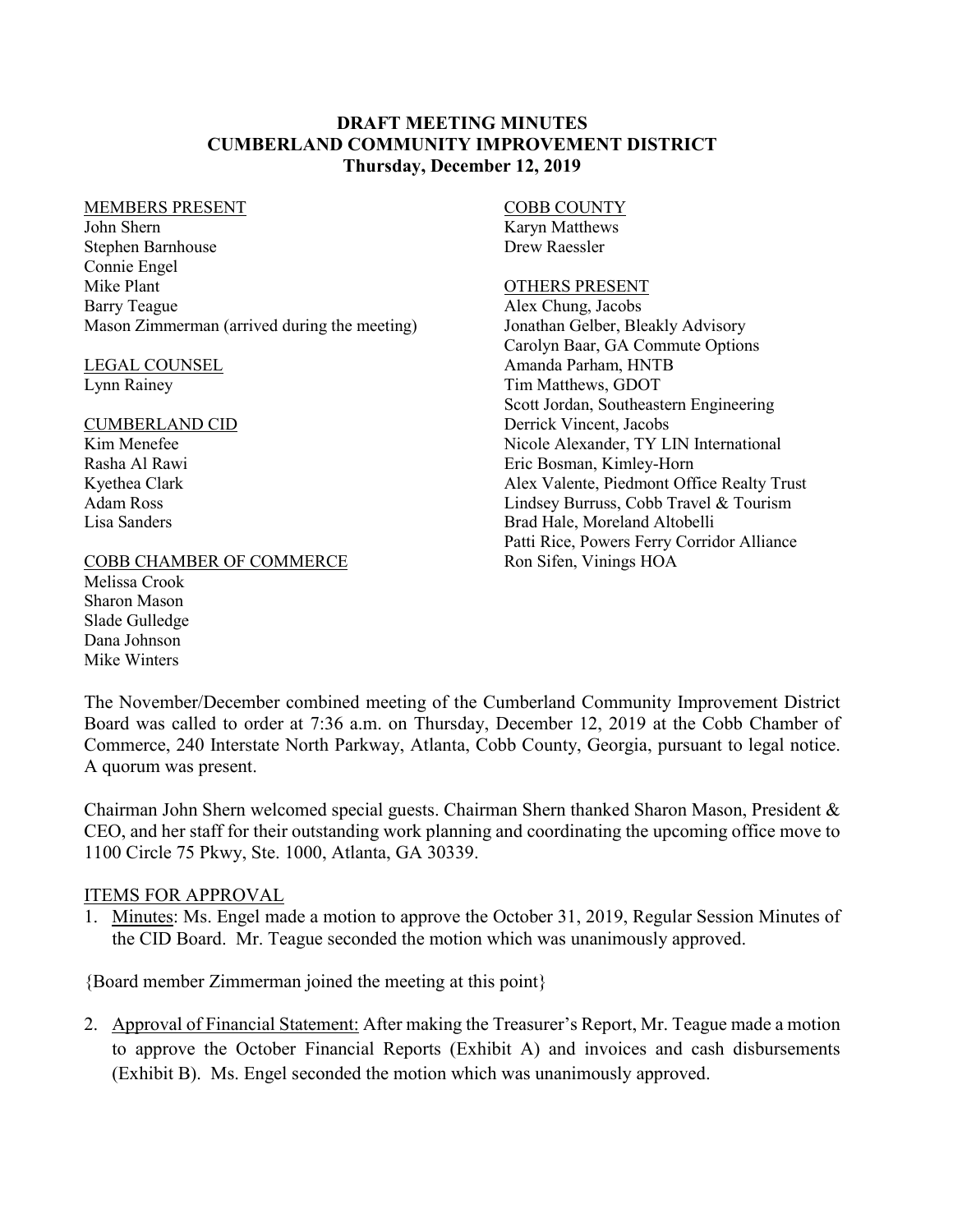3. Cash Flow Projections: Mr. Teague stated there is no red in the cash flow projections and no need for the line of credit.

Mr. Teague noted the CCID's auditor had reviewed the expenditures and approved invoices for the quarter.

## CHAIRMAN'S REMARKS & UPDATES

- A. Missy Crook Resignation: Chairman Shern announced that Missy Crook had tendered her resignation to spend more time with her family. The Board commended her for her diligent work on behalf of the Cobb Chamber of Commerce and the Cumberland CID and wished her much joy in the future.
- B. Lisa Sanders, Board Secretary: Ms. Engel made a motion to approve Lisa Sanders as the CCID Secretary. Mr. Zimmerman seconded the motion which was unanimously approved.

Chairman Shern introduced Alex Valente with Piedmont Office Realty Trust. Piedmont recently acquired the two additional office towers at The Galleria consolidating the project's multi-tenant office buildings under a single owner.

## EXECUTIVE DIRECTOR REMARKS & UPDATES

Ms. Menefee provided the following updates:

- A. Adam Ross, Communications & Outreach Manager: Ms. Menefee welcomed Adam Ross as the new Communications & Outreach Manager for the CCID.
- B. ACEC/GDOT Design Awards: Ms. Menefee congratulated two of the CCID's engineering partners, ARCADIS and Kimley-Horn**,** who received prestigious Pre-construction Design Awards at the American Council of Engineering Companies (ACEC) Georgia Annual Transportation Summit in November for their work on Cumberland CID projects. More than 73 projects were submitted across nine categories for the Georgia Partnership for Transportation Quality (GPTQ) Preconstruction Design Awards. Kimley-Horn was honored for the planning and design of an alternative mode and transportation facility award for the Bob Callan Trail Extension and ARCADIS was awarded the Grand Prize award for the Cumberland Pkwy/Cumberland Blvd project. Board members congratulated both firms.
- C. 2020 Board Meeting Dates: Ms. Menefee stated the 2020 Board meeting dates were distributed at the October Board meeting. The CCID Board meetings are being moved to the fourth Thursday of each month rather than the last Thursday of each month. The meeting time will remain at 7:30 a.m., and meetings will be held in the new Cobb Chamber Board Room beginning January 2020. Mr. Teague made a motion to approve moving the CCID
- D. Board meetings to the fourth Thursday of each month rather than the last. Ms. Engel seconded the motion which was unanimously approved.
- E. New Initiatives/Requests
	- 1. Cobb Pkwy. Pedestrian Bridge Grant Application (Request \$10,000), Cumberland Core Loop A&C and Stillhouse Trail Grant Application (Request \$4,080): Ms. Menefee reported that following the Board's approval and Cobb County's approval in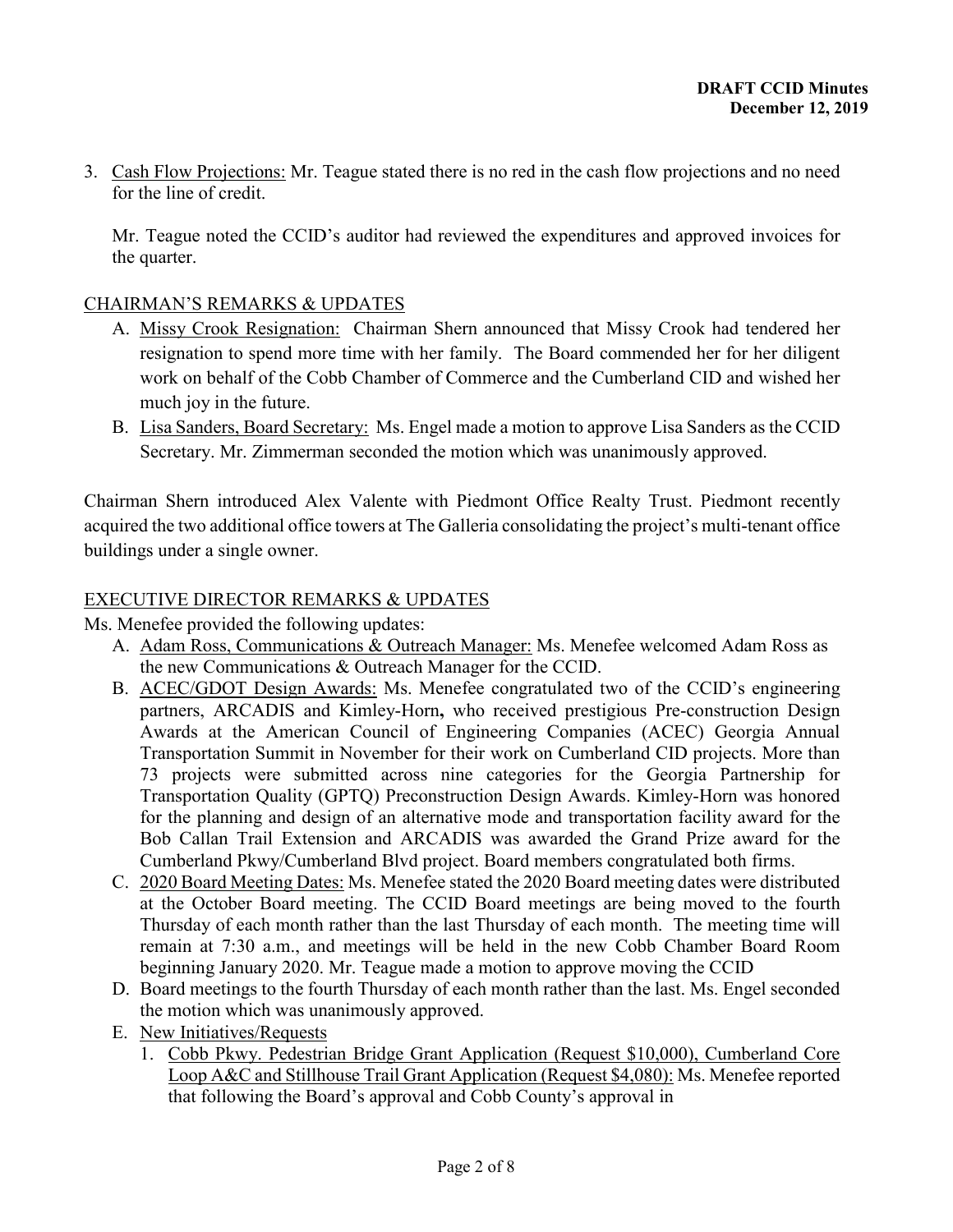August and September the CCID submitted for grant funding through the ARC Tip Solicitation for three projects: Cobb Pkwy. Pedestrian Bridge Grant Application, Cumberland Core Loop A&C and Stillhouse Trail Grant Application. In order to complete the applications, the CCID worked with Kimley-Horn to prepare the grant application for the Cobb Pkwy. Pedestrian Bridge and Croy Engineering to prepare the grant applications for the Cumberland Core Loop A&C and Stillhouse Trails. Grant awards will be announced early 2020.

- 2. Paces Mill/Palisades Rehab Grant Analysis (Request \$6,000): CCID staff continues to work with the National Park Service on the draft project agreements to renovate the Park. The Ferguson Group was contracted to complete a grant analysis.
- 3. New Space Furnishings (Request \$48,000): Ms. Menefee worked with Chairman Shern to approve the CCID's new space furnishings. After Board discussion, Mr. Plant made a motion to approve a total amount of \$68,080 for Cobb Pkwy. Pedestrian Bridge Grant Application to Kimley-Horn in the amount of \$10,000; Cumberland Core Loop A&C and Stillhouse Trail Grant Application to Croy Engineering in the amount of \$4,080; Paces Mill/Palisades Rehab Grant Analysis to The Ferguson Group in the amount of \$6,000, and New Space Furnishings in the amount \$48,000. Mr. Teague seconded the motion which was unanimously approved.
- F. Retirement Plan 2020: Ms. Menefee stated the CCID currently offers a 401k retirement savings plan to employees; however, as a government entity, the plan must be converted it is recommended to a 457(b) and 401(a) plan in order to be IRS compliant. The CCID contributes 5% of each participant's salary to the plan each year. The two plans act similarly. In the 457(b) plans, employees have the opportunity to invest up to \$19,000 a year (with a "double catch up" provision allowing those nearing retirement to compensate for years in which they did not contribute), and the CCID's contribution will go into the 401(a) plan. The current vesting schedule for employees is 6 years and going through this assessment Ms. Menefee recommended changing to 4 years which is industry best practice. Ms. Menefee also requested approval to work with Chairman Shern to finalize and implement the new plan early 2020. The Chamber will continue to manage the plan along with the CCID Executive Director. Lynn Rainey, Legal Counsel referred Ms. Menefee to work with legal counsel specializing in benefits law, Terri Taylor, with Benefits Law Group. Plans are to continue working with Ms. Taylor to advice on the transition. Henssler Financial to administer the plan. Mr. Zimmerman made a motion to approve moving the current  $401k$  retirement plan to a  $457(b)$  and  $401(a)$ plan, changing the vesting schedule to 4 years instead of 6. Chairman Shern and Ms. Menefee will work together to finalize the plan in early 2020. Ms. Engel seconded the motion which was unanimously approved.
- G. 2020 Annual Board Retreat (February 27, 2020): Ms. Menefee stated back in 2017, the CCID had engaged Kimley-Horn to facilitate the development of Blueprint Cumberland 3.0, and it is the desire of the Board to update and create a new 5-year Master Plan and work program through 2024. The CCID Annual Board Retreat will be held immediately following the February 27<sup>th</sup> Board meeting.

Staff recommended that Kimley-Horn be engaged to assist in developing the outline preparation of materials, provide Retreat facilitation and assist in determining outcomes and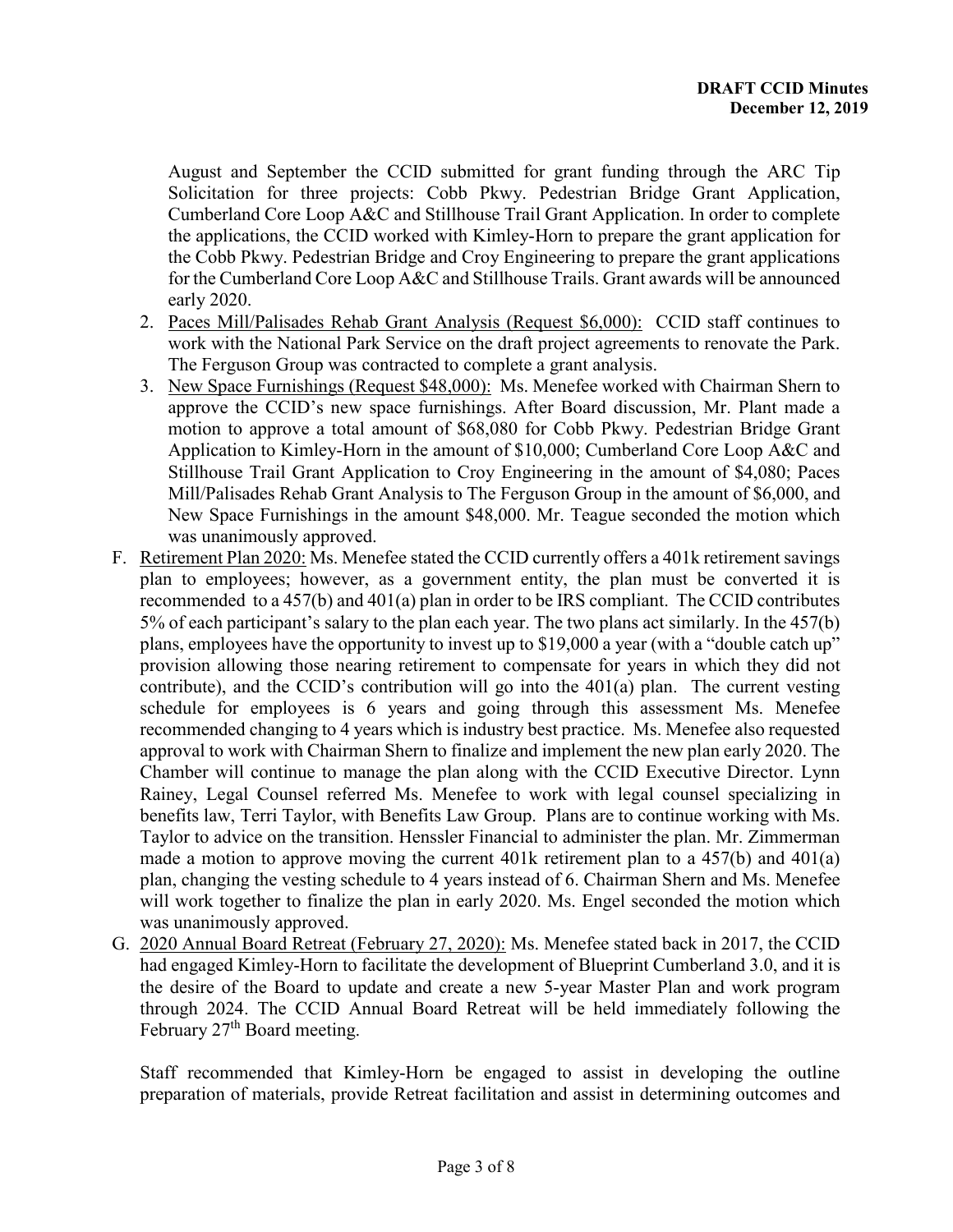next steps. Ms. Engel made a motion to approve \$18,500 to Kimley-Horn to help prepare and facilitate the Board Retreat on February 27, 2020. Mr. Barnhouse seconded the motion which was unanimously approved.

H. Economic Impact Analysis: Jonathan Gelber, Bleakly Advisory Group presented the CCID's Economic Impact Analysis to Board members. The analysis showed tremendous growth within the CCID revealing that an additional 14,450 primary jobs were added in the past decade, a 27% increase. This now brings the total number of primary jobs in the district to 68,840. The analysis also showed that the Cumberland CID is now home to nearly 29,000 residents representing 3.8% of Cobb County's population.

Some of the key findings include:

- The CCID currently has an estimated 3,396 businesses with 68,840 employees. The 68,840 jobs represent 19% of Cobb County's 396,000 jobs.
- The CCID is strong in the competitive and high-wage professional sectors, representing 33% of Cobb County's jobs. These categories include the information, finance & insurance, real estate, professional scientific and technical services, and management of companies.
- The CCID has a direct impact of \$9.2 billion and total impact of \$15.3 billion on goods and services produced in Cobb County. Overall, the CCID has a total impact of \$20 billion on the state.
- Retail is the top employment sector, representing over 15,000 jobs or 22% of the Cumberland CID's primary jobs.
- The CCID's population is growing at 2% annually, 1.6 times the rate of Cobb County and faster than the Atlanta region as a whole.
- 68% of the CCID's residents are Millennials or Generation X.
- Since 2013, the CCID has added over 7.8 million square feet of office, hotel, and multifamily space.
- The CCID has 4.6 million square feet of new commercial space in the real estate pipeline. Over the next 1-5 years, that construction and development will have a \$2.6 billion economic impact to Cobb County.
- Properties within the CCID boundary paid an estimated \$105 million in taxes in 2019 approximately 13% of All Cobb County's property tax revenue.
- Properties and economic activity within the CCID generate \$70 million for Cobb County Schools from a combination of real estate taxes and E-SPLOST sales taxes.

Board members and staff were excited to hear the results of the study. Ms. Menefee stated this success could not be possible without the CCID's investors, stakeholders, and local, state, and federal partners. Board member Plant asked what is the CCID going to do with this information. Ms. Menefee state a press release will be distributed, the information will be utilized in updating the CCID's messaging through communication vehicles and it will be used in grant applications.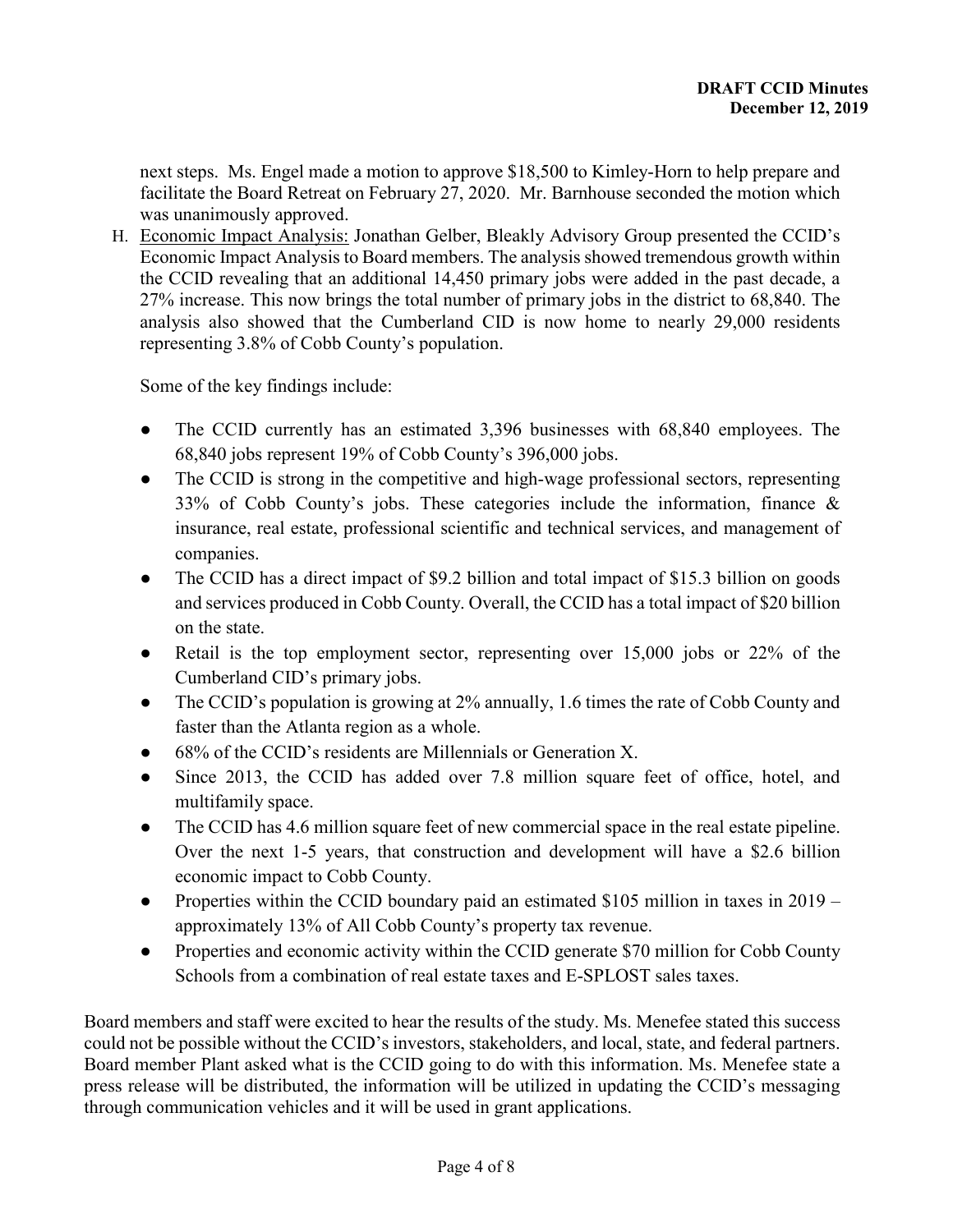Board member Plant would like CCID staff to communicate these numbers to local and state elected officials. Board members discussed having the CCID's state lobbyist work on sharing this information.

# DIRECTOR OF OPERATIONS UPDATE

## A. Operations/Requests

- 1. Capital Improvements Update
- a. Akers Mill Ramp Extension of Design Services: Kyethea Clark, Director of Operations, reported Akers Mill Ramp was designed as a Design-Build project
	- Added to the Northwest Corridor project
	- September 2018 -Northwest Corridor project including Phase 1 was completed and open to traffic
	- March 2017 CCID Board approved \$1,189,818 committing to the balance of design services for Phase 2
	- February 2019 –GDOT moved the project from the closed-out Northwest Corridor project, which then changed Phase 2 of the project to a Design-Bid-Build
		- o Required GDOT Plan Development Process
		- o Added an additional 14 months to design schedule for Phase 2
		- o Added additional design services and scope to contracts with Parsons Transportation Group and Jacobs Engineering

The project is fully funded for Phase 1 and Phase 2. The project costs for Phase 2 is \$19.9M and is fully committed with the INFRA grant award of \$5M that the CCID/Cobb County received. The CCID's commitment to Phase 2 is \$3.4M. This is not a financial request, but a request to approve the additional contracts for the additional services for Jacobs and Parsons Transportation Group. Mr. Plant made a motion to approve the contract extensions with Parsons Transportation Group for Final Plans (\$138,000) and with Jacobs for continued project oversight of final design and construction phases (\$129,375). Ms. Engel seconded the motion which was unanimously approved.

Ms. Clark gave Board members an update on the Akers Mill Ramp.

- o November 2019 –Preliminary field plan review with GDOT & Cobb DOT was held to advance to final plans.
- o Parson Transportation Group & Jacobs are addressing comments.
- o INFRA Term Sheet –has been reviewed by all, and FHWA is reviewing for final approval of agreement.
- o Cobb County, GDOT, and FHWA will execute the Term Sheet Agreement.
- o Summer 2020 -ROW certification and GDOT construction let is summer of 2021.
- o Summer 2021 –GDOT construction let. With completion expected in 2023.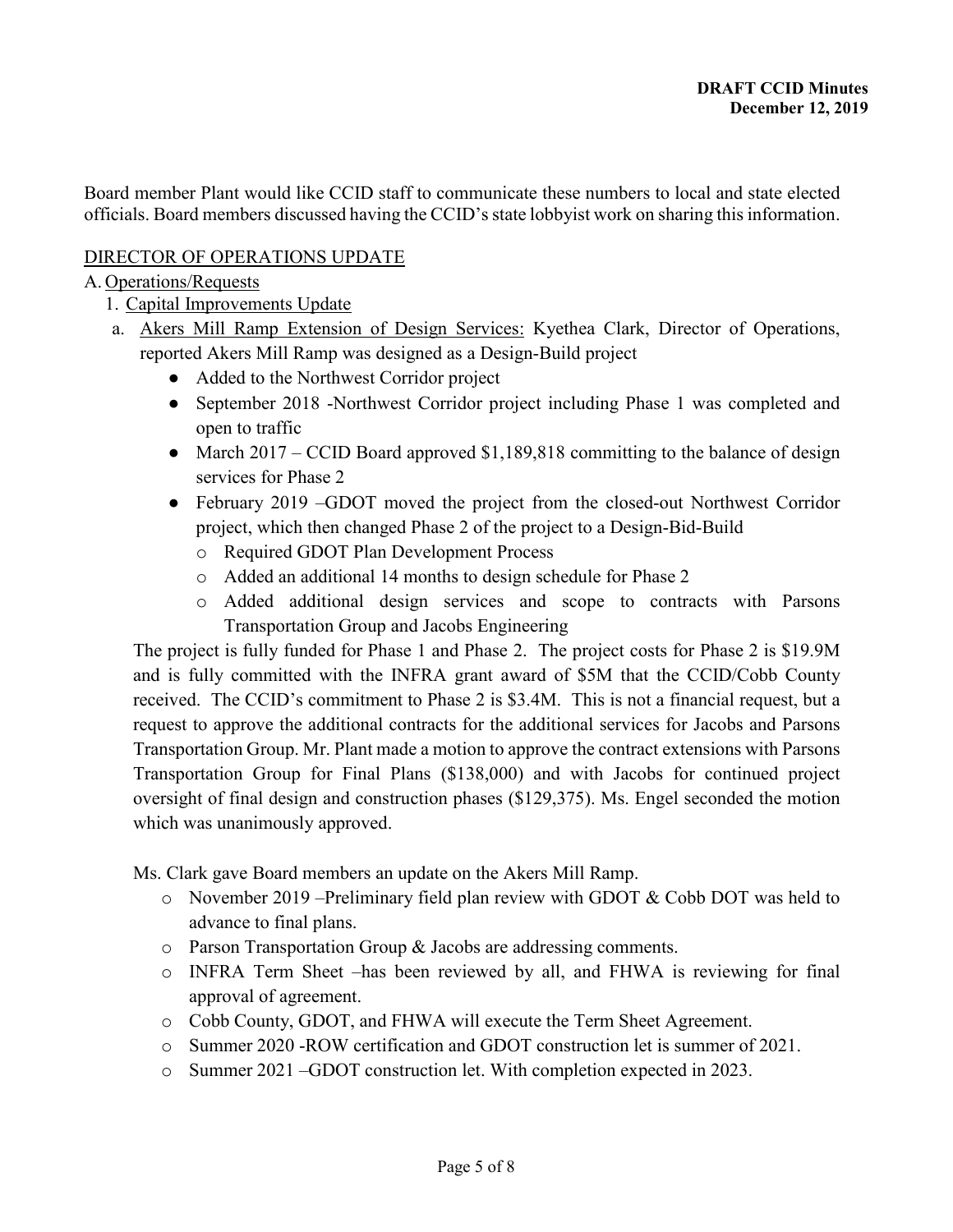- b. Signage Program Enhancements (Request \$345,000): Ms. Clark reported on the signage program enhancements. There are two events that will take place early 2020 which is the upcoming move of the Cobb Chamber, and the name change of SunTrust Park. These changes call for an update to the CCID's Wayfinding Signage – Medallions. Updating the medallions involves an audit and design of the proposed changes, removal, fabrication, and re-installation of the updated medallions with revised wording and arrow direction. This also includes a Trail Wayfinding Audit and Expansion to sign the CCID's new trails as well as conducting a gateway and wall enhancement project along I-75 from Windy Hill Rd to Cumberland Blvd within the District.
	- o July 2018 –Board approved to realize and de-commit unspent funds in the amount of \$569,520 in the Signage Project budget (B17).
	- o De-commitment will return funds to the General Fund at the end of 2019.
	- o Board members expressed interest in wall enhancements; and Staff has identified potential opportunities.

Signage Program Enhancements

- Medallion Updates Cobb Chamber move & SunTrust Park renaming (\$188,500)
	- Audit, design, removal  $&$  re-installation
- Trail Wayfinding Update -Audit & Expansion (\$30,000)
	- Audit  $&$  expansion of new trail areas
- I-75 Gateway & Wall Enhancement and Landscaping
	- Assessment & Design  $(\$100,000)$
	- I-75 at Windy Hill DDI Interchange -Landscape Re-design (\$25,000)

Sky Designs will be doing the work and ING is the installer.

Mr. Zimmerman made a motion to approve reallocation of \$345,000 to conduct Signage Program enhancements and landscape design. This is not an additional cost to the CCID as requested funds are being reallocated from the de-committed funds. Ms. Engel seconded the motion which was unanimously approved.

## c. Capital Improvements Updates

Ms. Clark gave updates on:

- Cumberland Blvd W. Improvement –Closeout
	- o Identified dead material for replacement
	- o The contractor is installing the replacement of dead plant material this month
	- o Russell will take over maintenance Jan 2020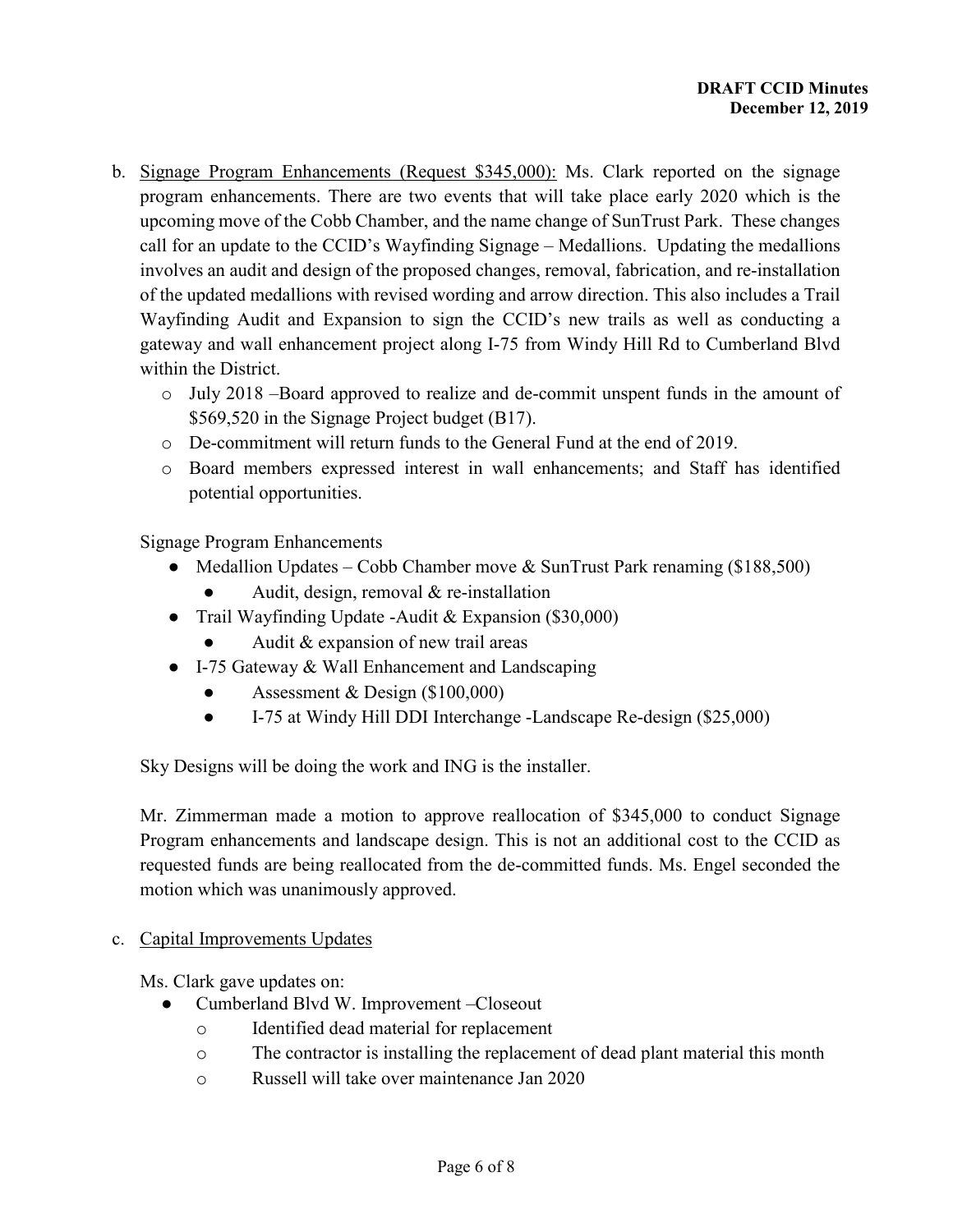- Terrell Mill –Windy Hill Connector –Advancing
	- o Construction to begin Dec/Jan
- Palisades/ Paces Mill Rehabilitation –Under Review
	- o Draft agreements are with the National Park Staff for review
	- o NPS Design Advisory Board scheduled for late April 2020
	- o Grant research has begun to identify potential funding opportunities

Board member Zimmerman asked when approval will happen, construction start time and then complete? Ms. Clark stated everything is hinged on the approval of the Design Advisory Board. Once that approval is received then it would take approximately 10 months for a design and then construction could take a year if funding is secured. The project could be procured for design by late summer or early fall of 2020. Mr. Zimmerman would like an updated schedule presented at the January meeting.

- Riverwood Pkwy Streetscape Underway
	- o Added scope and weather has delayed project Work remaining:
	- o 3<sup>rd</sup> plaza under construction. Laid foundation and building granite wall
	- o Landscaping to be installed Jan 2020
- 2. Plans & Studies Update
	- a. I-285 Express Lane Update: Tim Matthews, MMIP Program Manager, GDOT gave Board members an update on the Major Mobility Investment Program and I-285 Express Lane project. There have been some changes to the program, but as a whole the program has not changed. The program will still deliver express lanes, project enhancement, improvement of freight corridors, etc. The changes that were made were the size of the projects as it relates to construction packages and schedule. Mr. Matthews shared there will be continuous outreach communications and feedback to help the projects move forward. Mr. Matthews shared the I-285 Top End Express Lanes public involvement timeline scheduled to begin in January 2020

Mr. Matthews discussed Georgia freight statistics. Commercial vehicles transport 85% of freight shipped in Georgia. Truck freight values increasing 2015: \$537.7 billion and 2040: \$993.6 billion.

Ms. Menefee added that the CCID Board is participating in a transit study. Kimley-Horn is leading this effort along with the seven cities across the top-end and as well as several CIDs. Ms. Menefee hopes to be able to share more details after the first of the year. These projects are all be evaluated in this study.